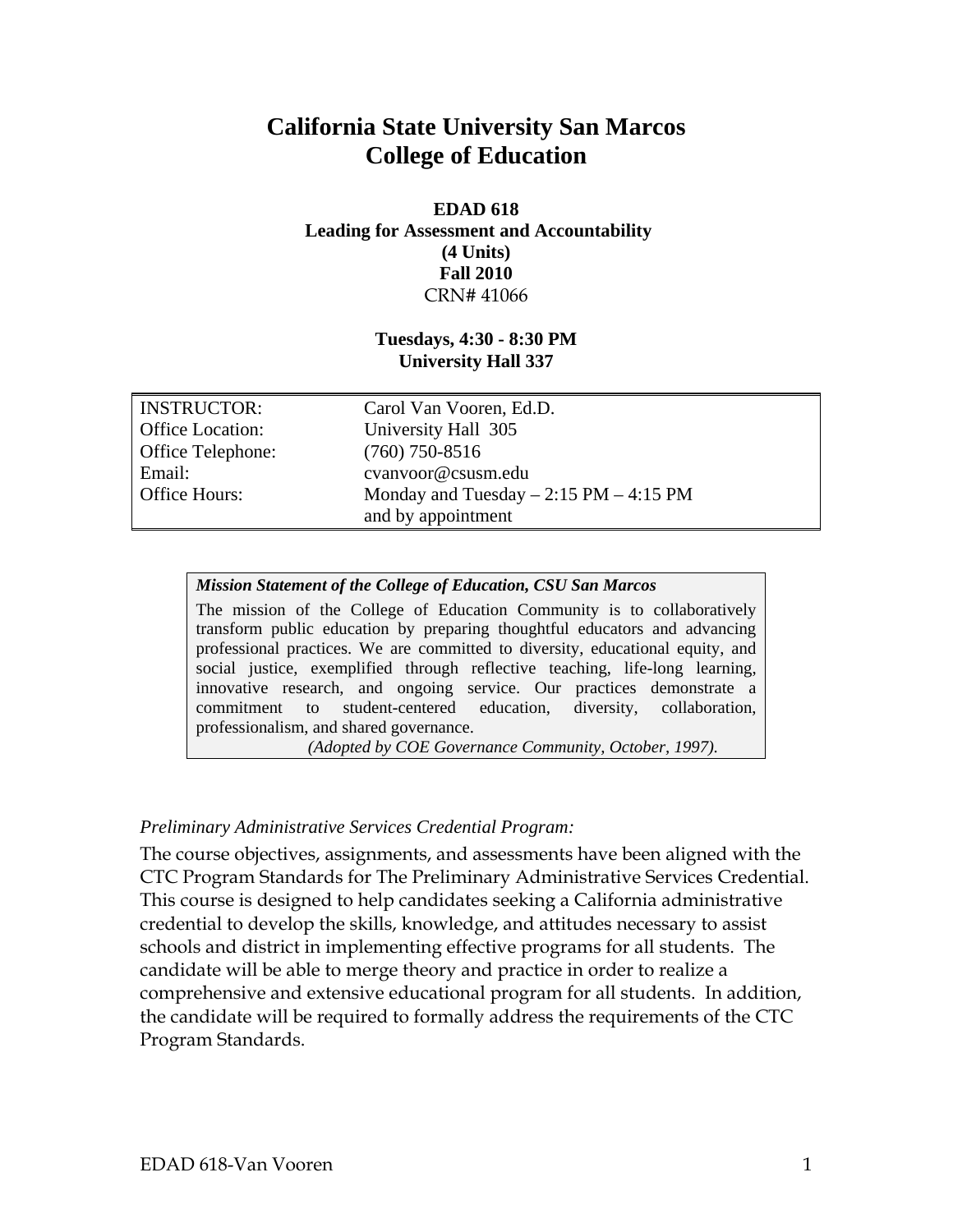# *COURSE PREREQUISITE:*

Consent of Program Coordinator

# *COURSE DESCRIPTION*

This course provides an opportunity for the Educational Administration candidate to learn how to identify, generate, make sense of, and use data to make decisions about teaching and learning. The effective use of student assessment data from the classroom, specialized services, and system-wide sources, is addressed in establishing and using accountability systems to increase student achievement and communicate to many audiences.

### *COURSE STANDARDS and OBJECTIVES*

Specific program standards as required by CCTC are noted in the bracketed information at the end of each of the following course standards and objectives:

### **Knowledge**

The candidate will:

- **Exercise 1** learn how to establish, support, and maintain high expectations and standards for the academic and social development of all students, the performance of staff and the contributions of all adults in the service of the shared vision of the school community.  $[6(a)(3)]$
- **Example 1** learn how to evaluate the effectiveness of an instructional program through the use of data and accountability systems.  $[6(c)(3)]$
- develop tools for culturally proficient practices.  $[4(a)]$

### **Skills**

The candidate will:

- become a critical consumer of educational research and use research and site based data to design, implement, support, evaluate, and improve instructional programs and to drive the professional development of staff. [6(b)(2)]
- use data, including technological applications, to develop, manage, and evaluate strategies to improve student achievement.  $[6(b)(4)]$
- **Example 1** Learn how to communicate decisions based on relevant data and research about effective teaching and learning, leadership, management practices, equity, and access.  $[6(e)(2)]$
- engage in discussions and successfully address authentic, complex school issues, including meeting the needs of students and staff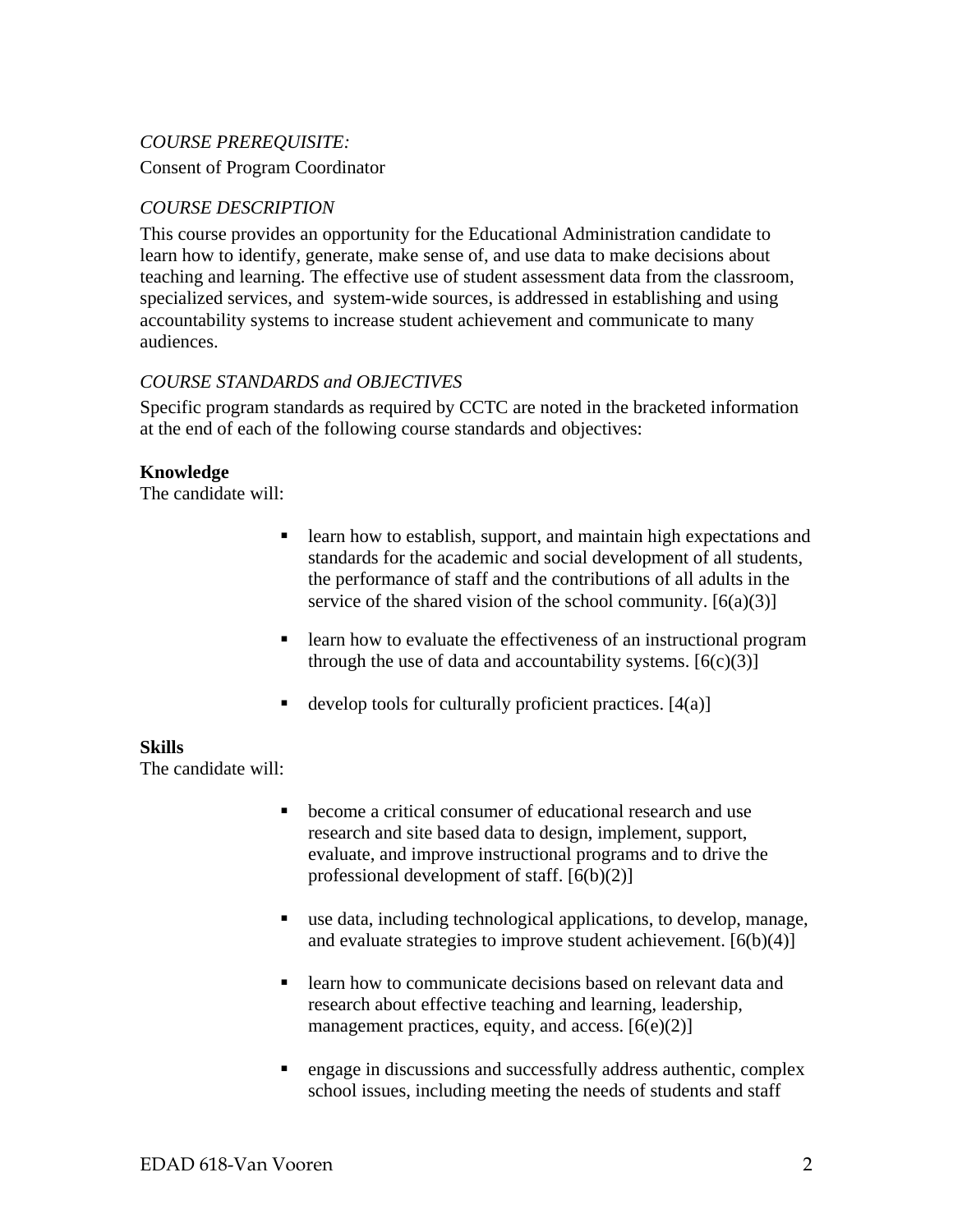with disabilities, providing appropriate services in different settings to English learners, enhancing the learning for GATE students, and addressing issues of discrimination and/or harassment.  $[6(f)(3)]$ 

# **Attitudes and Values**

The candidate will:

- develop and refine a personal vision of education and instruction through multiple opportunities to reflect and by developing ways to engage self and others through reflective activities.  $[6(a)(1)]$
- examine personal attitudes and actions toward persons of different races, socio-economic status, cultures, religions and ethnic backgrounds as well as their attitudes toward sexual orientation and individuals with disabilities and reflect upon how their attitudes and actions support or diminish the goal to ensure that all students receive equitable access to education.  $[6(d)(6)]$
- inspire others to higher levels of performance, commitment, and motivation.<sup>[11(f)]</sup>

# *Authorization to Teach English Learners*

This credential program has been specifically designed to prepare teachers for the diversity of languages often encountered in California public school classrooms. The authorization to teach English learners is met through the infusion of content and experiences within the credential program, as well as additional coursework. Students successfully completing this program receive partial credit for a credential with authorization to teach English learners.

(Approved by CCTC in SB 2042 Program Standards, August 02)  *(Approved by CCTC in SB 2042 Program Standards, August 02) CALIFORNIA TEACHERS OF ENGLISH LEARNERS (CTEL)* 

Candidates will develop knowledge, skills, and dispositions consistent with these CTEL standards:

*Standard 6*: Assessment of English Learners

*Standard 9:* Culture and Cultural Diversity and Their Relationship to Academic Achievement

*Standard 10:* Culturally Inclusive Instruction

### *Students with Disabilities Requiring Reasonable Accommodations*

Students must be approved for services by providing appropriate and recent documentation to the Office of Disable Student Services (DSS). This office is located in Craven Hall 5205, and can be contacted by phone at (760) 750-4905, or TTY (760) 750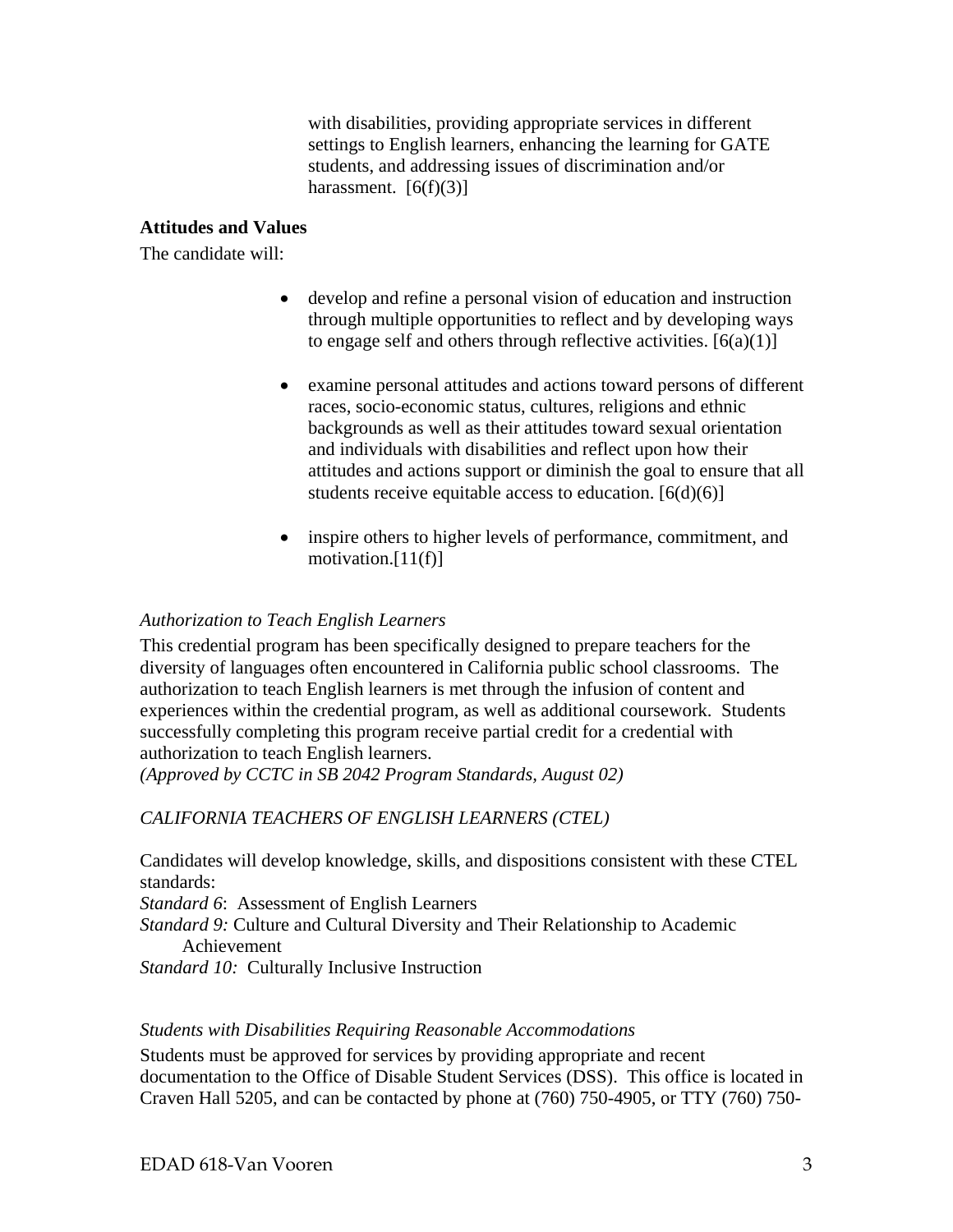4909. Students authorized by DSS to receive reasonable accommodations should meet with their instructor during office hours or, in order to ensure confidentiality, in a more private setting.

# *All University Writing Requirement*

This course meets the university's writing requirement of at least 2500 words. Students are expected to use academic writing style consistent with graduate level courses. Written assignments will include out of class assignments as well as in class assignments.

# *CSUSM Academic Honesty Policy*

"Students will be expected to adhere to standards of academic honesty and integrity, as outlined in the Student Academic Honesty Policy. All written work and oral assignments must be original work. All ideas/materials that are borrowed from other sources must have appropriate references to the original sources. Any quoted material should give credit to the source and be punctuated with quotation marks.

Students are responsible for honest completion of their work including examinations. There will be no tolerance for infractions. If you believe there has been an infraction by someone in the class, please bring it to the instructor's attention. The instructor reserves the right to discipline any student for academic dishonesty in accordance with the general rules and regulations of the university. Disciplinary action may include the lowering of grades and/or the assignment of a failing grade for an exam, assignment, or the class as a whole."

# *Plagiarism:*

As an educator, each student is expected to do his/her own work, and contribute equally to group projects and processes. Plagiarism or cheating is unacceptable under any circumstances. If you are in doubt about whether your work is paraphrased or plagiarized see the Plagiarism Prevention for Students website

http://library.csusm.edu/plagiarism/index.html. If there are questions about academic honesty, please consult the University catalog.

# *College of Education Attendance Policy*

 *(Adopted by the COE Governance Community, December, 1997). Grading Policy*  Due to the dynamic and interactive nature of courses in the College of Education, all students are expected to attend all classes and participate actively. At a minimum, students must attend more than 80% of class time, or s/he may not receive a passing grade for the course at the discretion of the instructor. Should the student have extenuating circumstances, s/he should contact the instructor as soon as possible. Students who miss two class sessions or are late (or leave early) for more than three sessions cannot receive a grade of "A".

Assignments are given based on expectations of "mastery" of the content and academic format for the assignments. Based on the instructor's early grading feedback, students may make improvements on assignments and may resubmit an assignment for additional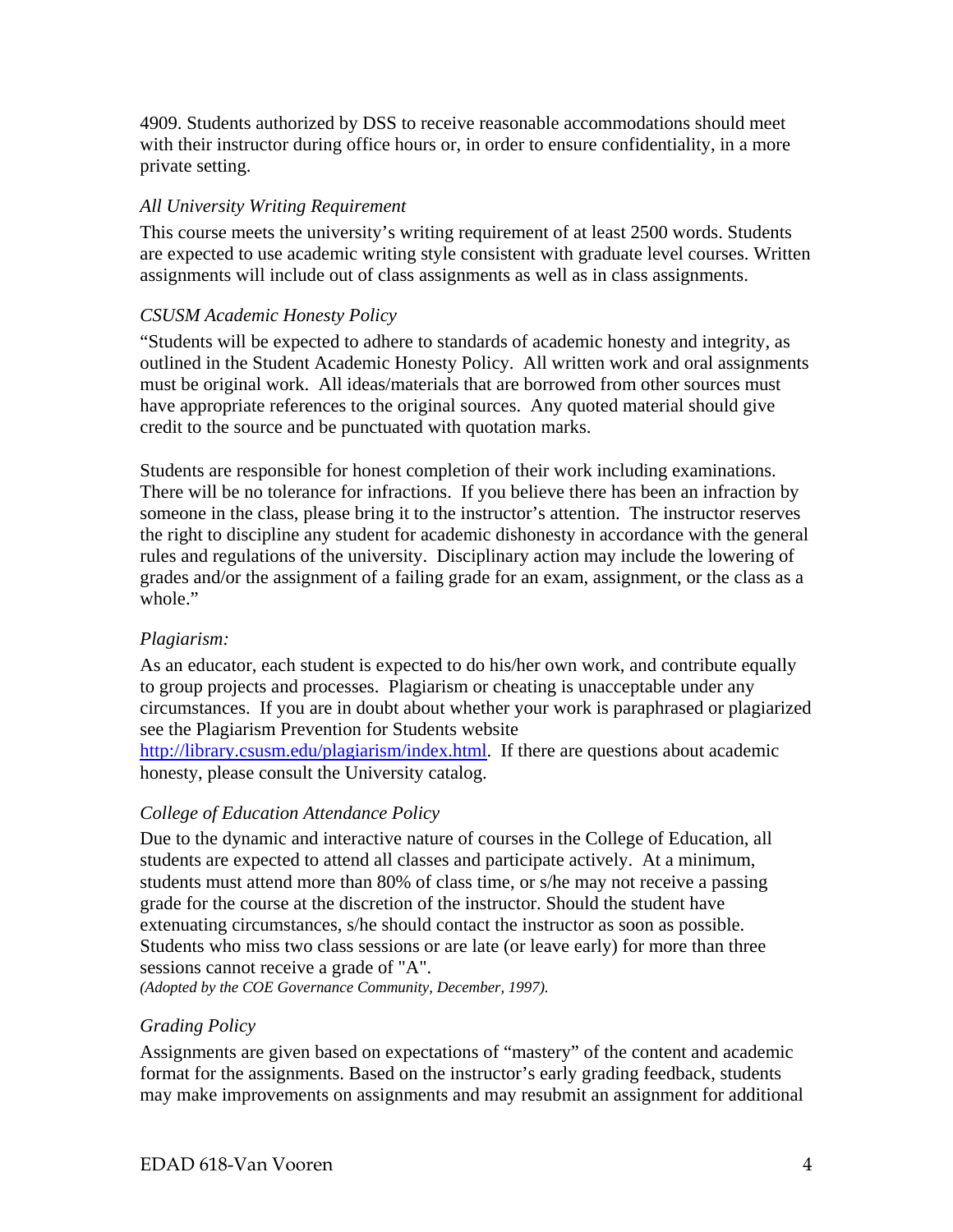grade consideration before the deadline date. Late assignments cannot be considered for "resubmission".

### **Formative and summative assessments will determine the candidate's ability to:**

- Engage in discussions and writing assignments that reflect knowledge of reading assignments;
- Understand the purpose and the population served by various assessment instruments;
- Compare accountability models at the federal, state and local level;
- Research peer reviewed articles to determine best practices in closing the achievement gap;
- Develop a case study by collecting and analyzing student achievement data at a local school site;
- Develop a student achievement improvement plan based on a gap analysis of the student achievement data; and
- Design a PowerPoint or Prezi presentation of your improvement plan to be made to the class.

# **Required texts and readings:**

Goldring, E. and Berends, M. (2009) *Leading with data: pathways to improve your school.* Thousand Oaks, CA: Corwin Press.

Ravitch, Diane. (2010) *The death and life of the great American school system*. New York, NY: Basic Books.

*California standards for the teaching profession: resources for professional practice*. Retrieved from www.cde.org or your local school district or site office.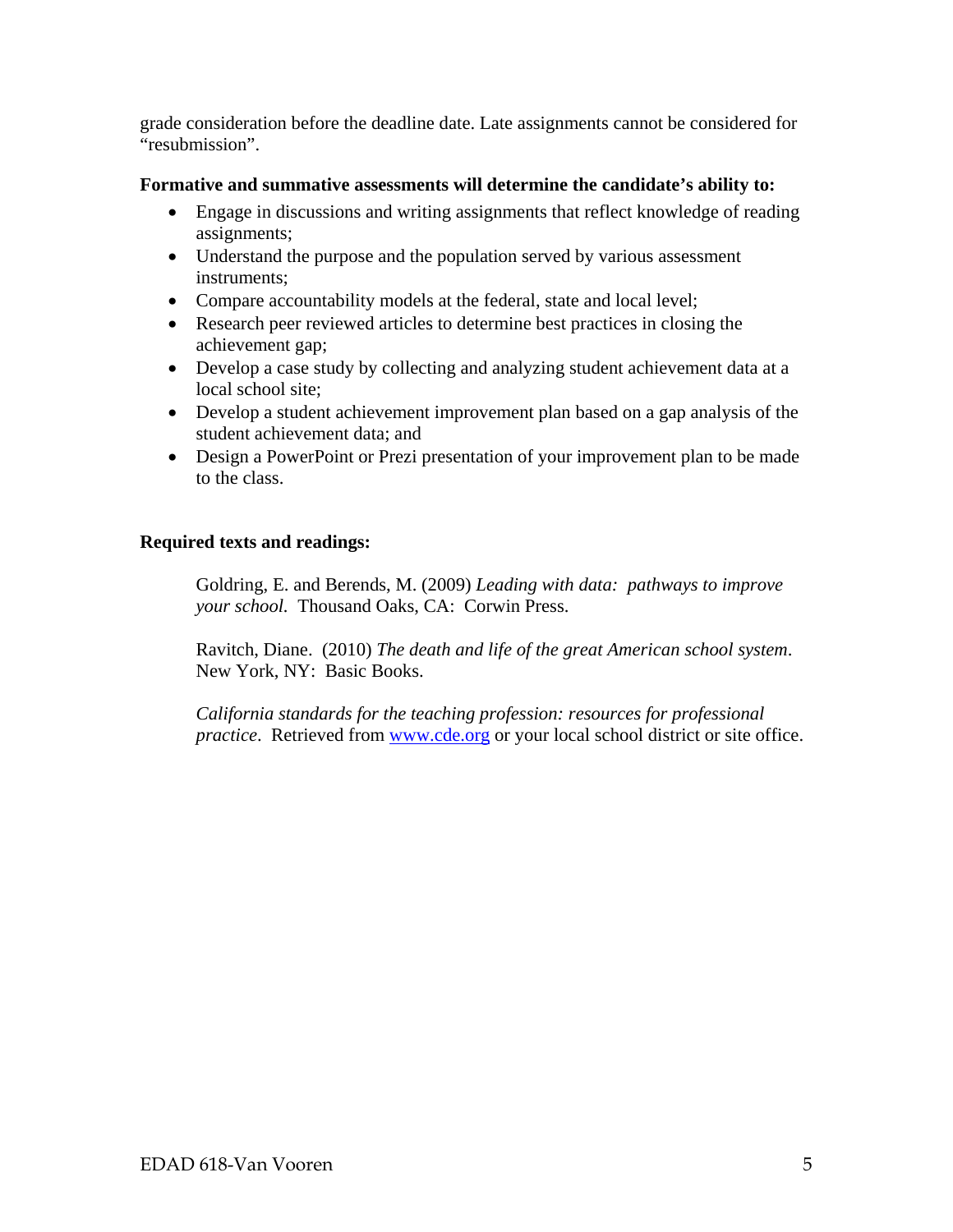| <b>Assignment</b>                                                                              | Due date           | <b>Grade points</b> |
|------------------------------------------------------------------------------------------------|--------------------|---------------------|
| <b>Participation and engagement:</b>                                                           | <b>On-going</b>    | 15                  |
| Students are expected to engage in class                                                       |                    |                     |
| assignments and discussions based on their                                                     |                    |                     |
| knowledge of texts and assigned readings.                                                      |                    |                     |
| <b>Current events:</b>                                                                         |                    |                     |
| Three times during the semester, students will                                                 | <b>Sept. 28</b>    | 15                  |
| contribute to an online threaded discussion on                                                 | Oct. 26            |                     |
| current events related to school accountability at                                             | <b>Nov. 23</b>     |                     |
| both the local and national level.                                                             |                    |                     |
| <b>Sharing expertise:</b>                                                                      |                    |                     |
| Students will select a current assessment                                                      | <b>TBA</b>         | 15                  |
| instrument or technology tool for data collection                                              |                    |                     |
| where they have expertise or want to gain                                                      |                    |                     |
| expertise. They will bring examples of                                                         |                    |                     |
| assessments and the methods for evaluating and                                                 |                    |                     |
| scoring the assessments to share with the class.                                               |                    |                     |
| <b>Annotated bibliography:</b>                                                                 |                    |                     |
| Students will research and write a peer reviewed                                               | <b>September</b>   | 15                  |
| annotated bibliography (between 5 and 7 entries)                                               | 21                 |                     |
| of "best practices" for student academic                                                       |                    |                     |
| improvement from the perspective of the leader.                                                |                    |                     |
| Each annotation should be between 50 and 100                                                   |                    |                     |
| words. Use APA format for citations and include                                                |                    |                     |
| an introductory and a summary paragraph. This                                                  |                    |                     |
| will be posted on Moodle to share with                                                         |                    |                     |
| classmates.                                                                                    |                    |                     |
| Write a case study or ethnography that includes:                                               | October 19         |                     |
| <b>Part one:</b> Collect and summarize assessment data                                         |                    | 10                  |
| from one demographic student group at your                                                     |                    |                     |
| school site or district that is lower than the school                                          |                    |                     |
| average. Indicate how this group is served and if                                              |                    |                     |
| there are support programs in place.                                                           | <b>November 9</b>  | 10                  |
| Part two: Compare school or district data you                                                  |                    |                     |
| collected with the "best practices" research from                                              |                    |                     |
| your (or your colleague's) annotated<br>bibliography.                                          |                    |                     |
|                                                                                                |                    |                     |
| Develop a culturally proficient action plan                                                    | <b>November 23</b> | 10                  |
| Write an action plan from the Single Plan for<br>Student Achievement format that addresses the |                    |                     |
|                                                                                                |                    |                     |
| gaps revealed in your research of your                                                         |                    |                     |
| demographic group. Focus on improving student                                                  |                    |                     |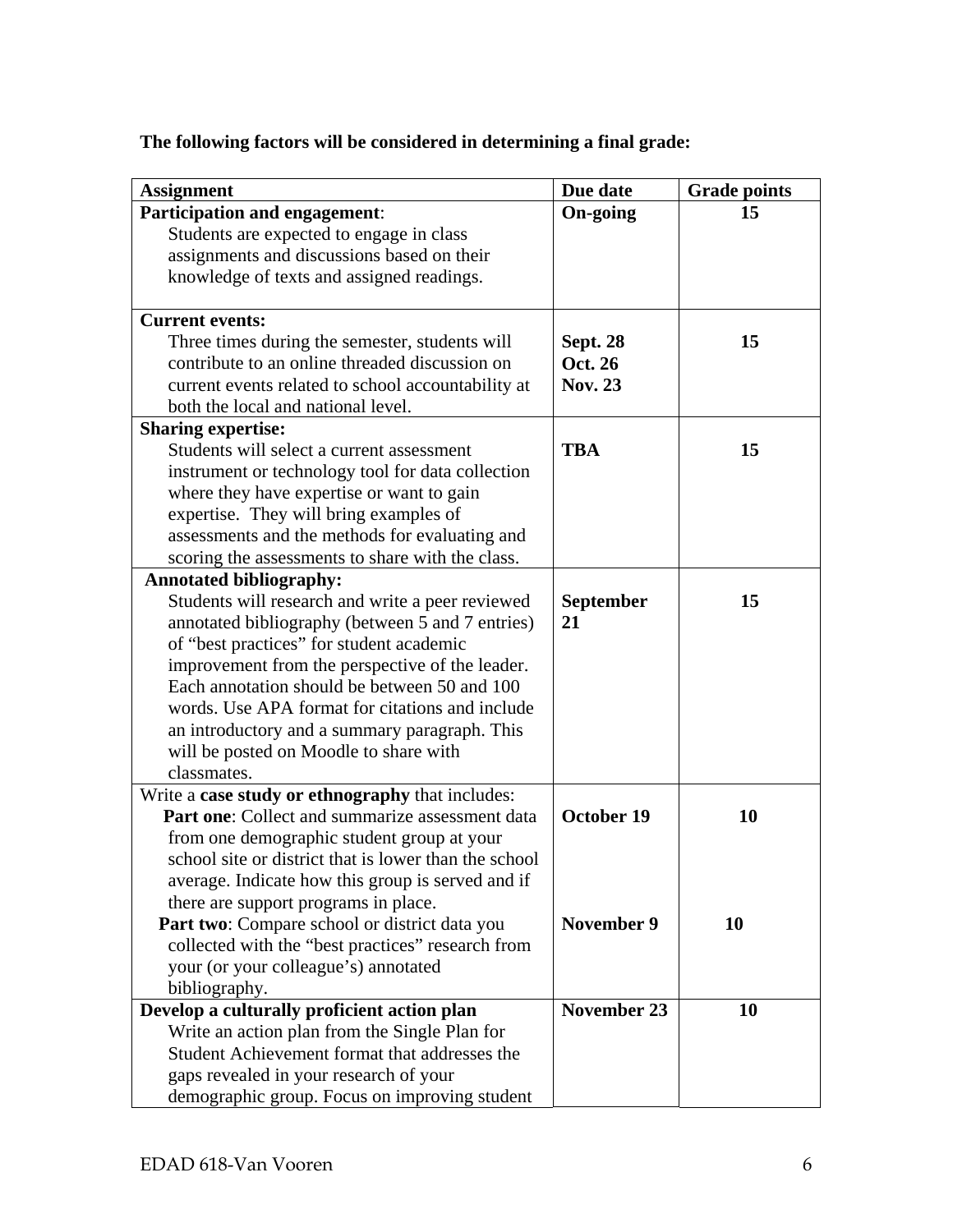| achievement through instructional strategies that   |             |    |
|-----------------------------------------------------|-------------|----|
| meet the needs of all learners. If your school is a |             |    |
| model of student achievement with no gap in         |             |    |
| achievement scores, write how your current data     |             |    |
| and support systems exemplify good instruction.     |             |    |
| <b>Power Point or Prezi presentation:</b>           |             |    |
| Prepare and present a 10 minute presentation        | November 30 | 15 |
| summary of your Action Plan as you would for<br>or  |             |    |
| a Board meeting. Bring handouts to share.           | December 7  |    |

Note: All assignments must be submitted on or before due dates.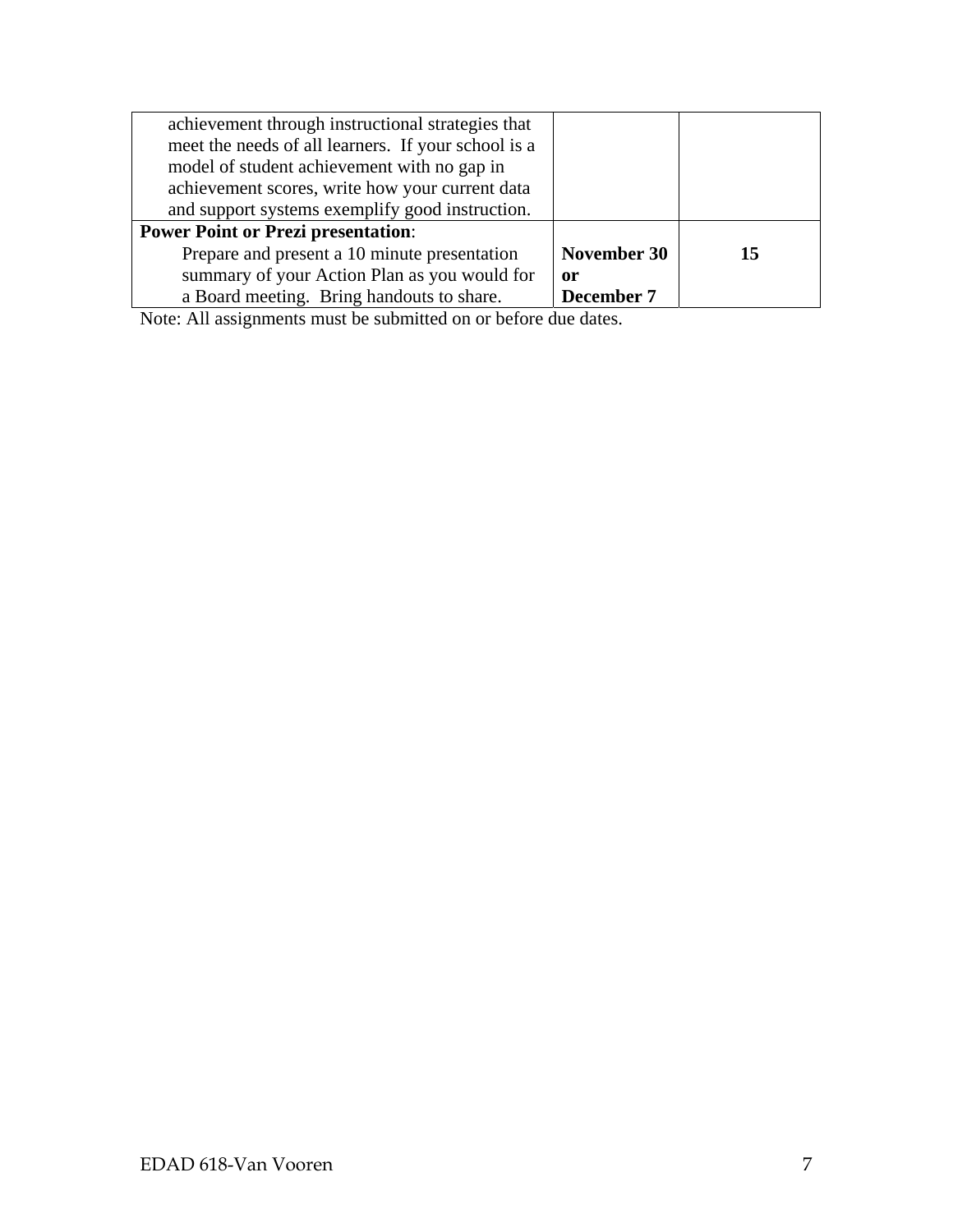# **EDAD 618 Culture of Teaching and Learning: Leading for Assessment and Accountability** Fall, 2010 Weekly Schedule

| <b>Session/Date</b>                                     | <b>Activities/Assignments</b>                                                                                                                               | <b>Resources/Materials</b>                                                                   |
|---------------------------------------------------------|-------------------------------------------------------------------------------------------------------------------------------------------------------------|----------------------------------------------------------------------------------------------|
| <b>Session 1</b><br>August 31<br>4:30-6:30 pm           | Share summer break<br>experiences<br>Developing a cohort<br>leadership vision<br>EDAD 626A<br>expectations<br>Review of Program<br>Standards (CPSELs)       | Course Syllabus<br>Leading with Data,<br>Chapter 1                                           |
| <b>Session 2</b><br>September 7                         | School data for<br>improvement<br><b>English learners</b><br>assessment lecturette<br><b>Preview Annotated</b><br><b>Bibliography (Due</b><br>September 21) | Leading with Data,<br>Chapter 2                                                              |
| <b>Session 3</b><br>September 14                        | Linking data to goals<br>$\bullet$<br>and planning<br>Special Ed students and<br>assessment lecturette                                                      | Leading with Data,<br>Chapter 3, 4                                                           |
| <b>Session 4</b><br>September 21                        | Formative assessments<br><b>CAHSEE/AP</b> lecturette<br>Preview Case Study:<br>$\bullet$<br>Part One                                                        | Due: Annotated<br>Bibliography<br><b>Submit on Moodle</b><br>Leading with Data,<br>Chapter 5 |
| <b>Session 5</b><br>September 28<br><b>Class online</b> | <b>Moodle Class</b><br>Current events sharing                                                                                                               | Online current events<br>posting and response<br>to classmates                               |
| <b>Session 6</b><br>Oct 5                               | Multiple measures<br>Alternative<br>assessments/IB<br><b>STAR</b> assessment<br>lecturette                                                                  | Leading with Data,<br>Chapter 6<br>STAR reports data                                         |
| <b>Session 7</b><br>October 12                          | Involving the<br>community in data based<br>decision making<br>Preview Case Study:<br>٠<br>Part Two (Due Nov. 2)                                            | Leading with Data,<br>Chapter 7                                                              |